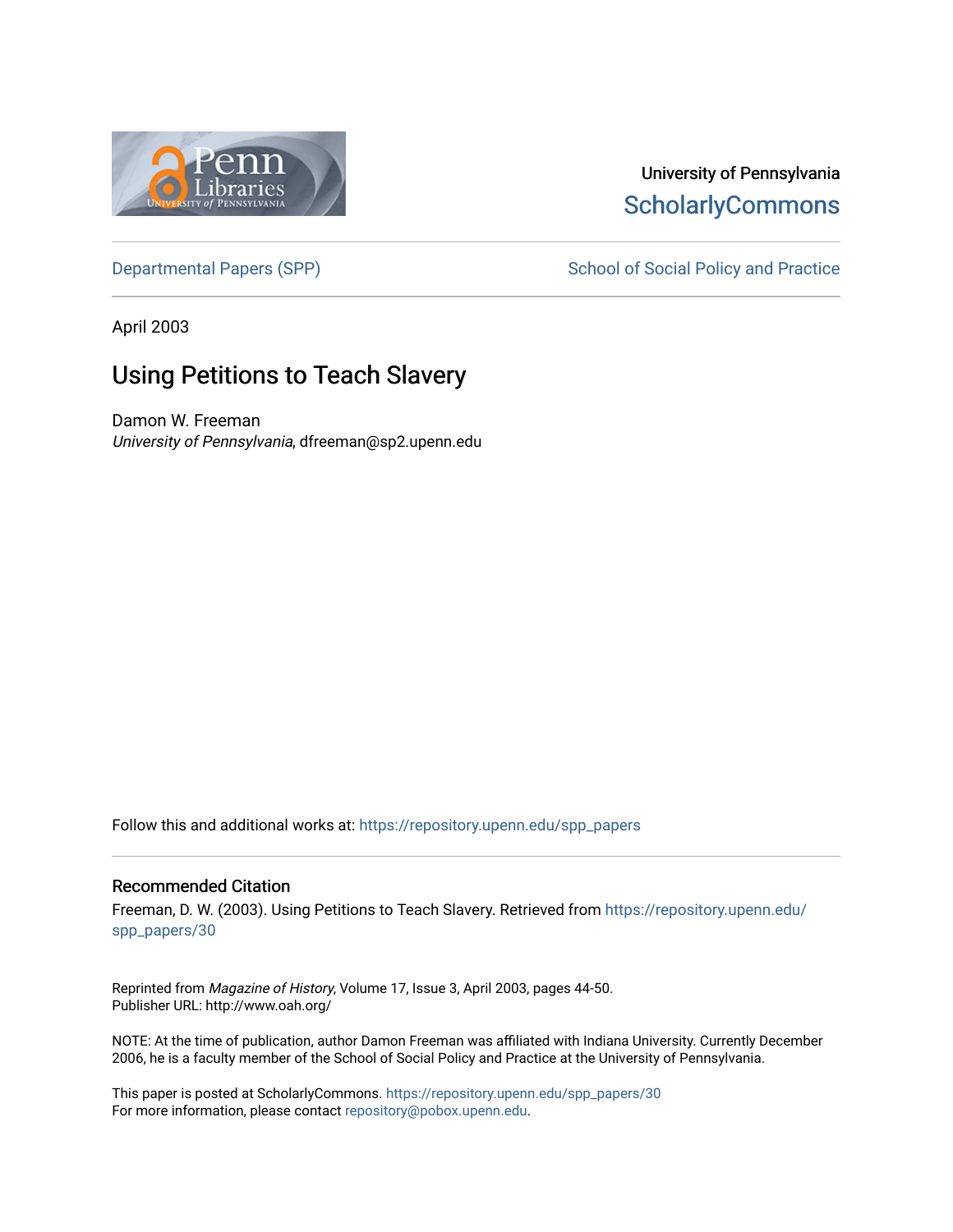# Using Petitions to Teach Slavery

## **Abstract**

For many years, the historical experience of slavery has occupied a unique niche in the minds of Americans. For some, the presence of enslaved Africans, while unfortunate, did not necessarily mean that American democracy was flawed (after all, they argued, American slavery was not all that bad). Others were repulsed by the institution and labeled the United States Constitution an immoral document for protecting the horrors of slavery. Regardless of their view, many Americans turned to the words and experiences of slaves themselves to support their arguments.

## **Comments**

Reprinted from Magazine of History, Volume 17, Issue 3, April 2003, pages 44-50. Publisher URL: http://www.oah.org/

NOTE: At the time of publication, author Damon Freeman was affiliated with Indiana University. Currently December 2006, he is a faculty member of the School of Social Policy and Practice at the University of Pennsylvania.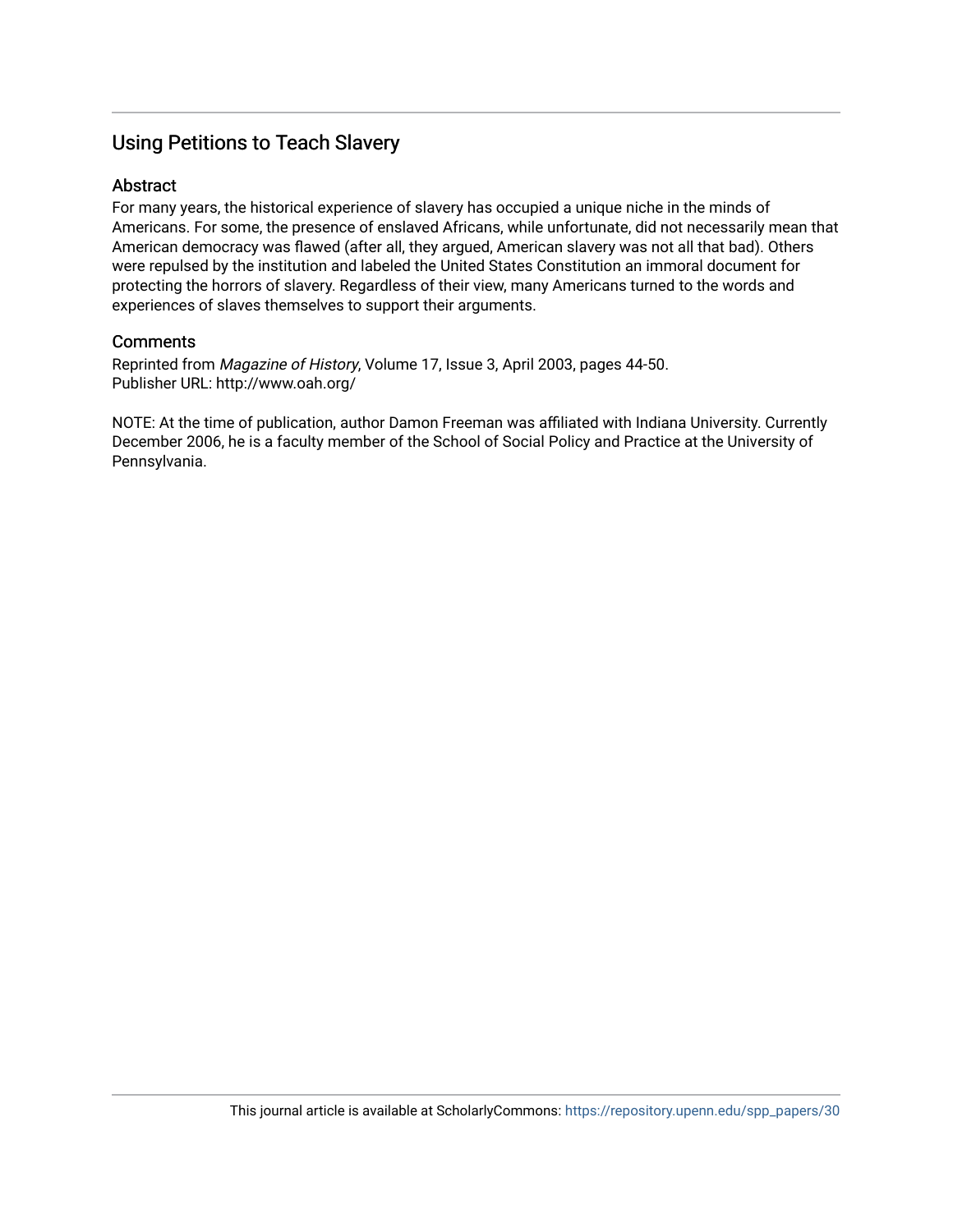ORGANIZATION OF AMERICAN HISTORIANS

# $\overline{\overline{\mathrm{M}}}$ **AGAZINE OF F HISTORY**

**FOR TEACHERS OF HISTORY** 

# COLONIAL SLAVERY

Volume 17, Number 3 April 2003

#### FROM THE EDITOR

3 Exploring Slavery's Roots in Colonial America Ira Berlin

## **ARTICLES**

- 5 Recent Literature on Slavery in Colonial North America Donald R. Wright
- 11 The Transatlantic Slave Trade and Colonial Chesapeake Slavery Lorena S. Walsh
- 17 Slavery in the North Shane White
- 23 Slavery in the Lower South Jane Landers

#### COLONIAL SLAVERY IN THE CLASSROOM

28 "Amazing Grace": Literature as a Window on Colonial Slavery James G. Basker

#### **LESSON PLANS**

- 31 Complicating Slavery: Teaching with Runaway Slave Advertisements from Northern Colonies Matthew Mason and Rita G. Koman
- 35 Virginia's Black Codes: Uncovering the Evolution of Legal Slavery Gary Hart
- 37 The Code Noir: Construction of Slavery in French Colonial Louisiana Kevin Arlyck

#### TEACHING AMERICAN HISTORY WITH DOCUMENTS FROM THE GILDER LEHRMAN COLLECTION

41 Using Primary Source Documents: African Americans in the Revolutionary War Steven Mintz

## **TEACHING TALKING HISTORY**

44 Using Petitions to Teach Slavery Damon Freeman

## **BRINGING HISTORY ALIVE**

- 52 The Survey, Again Julie Roy Jeffrey
- 55 INTERNET RESOURCES

The Transatlantic Slave Trade and American Slavery Ellen Bucy

LETTER TO THE EDITOR 57

## 60 HISTORY HEADLINES

Copyright © 2003 Organization of American Historians (OAH). Unless otherwise indicated, all materials in this PDF file from the Organization of American Historians (www.oah.org) are copyrighted by the Organization of American Historians. Unauthorized distribution, posting, or copying is strictly prohibited without written permission of the OAH.

On the cover: Benjamin H. Latrobe's *An Overseer Doing His Duty, Near Fredericksburg, Virginia.* Courtesy of the Maryland Historical Society, Baltimore, Maryland.

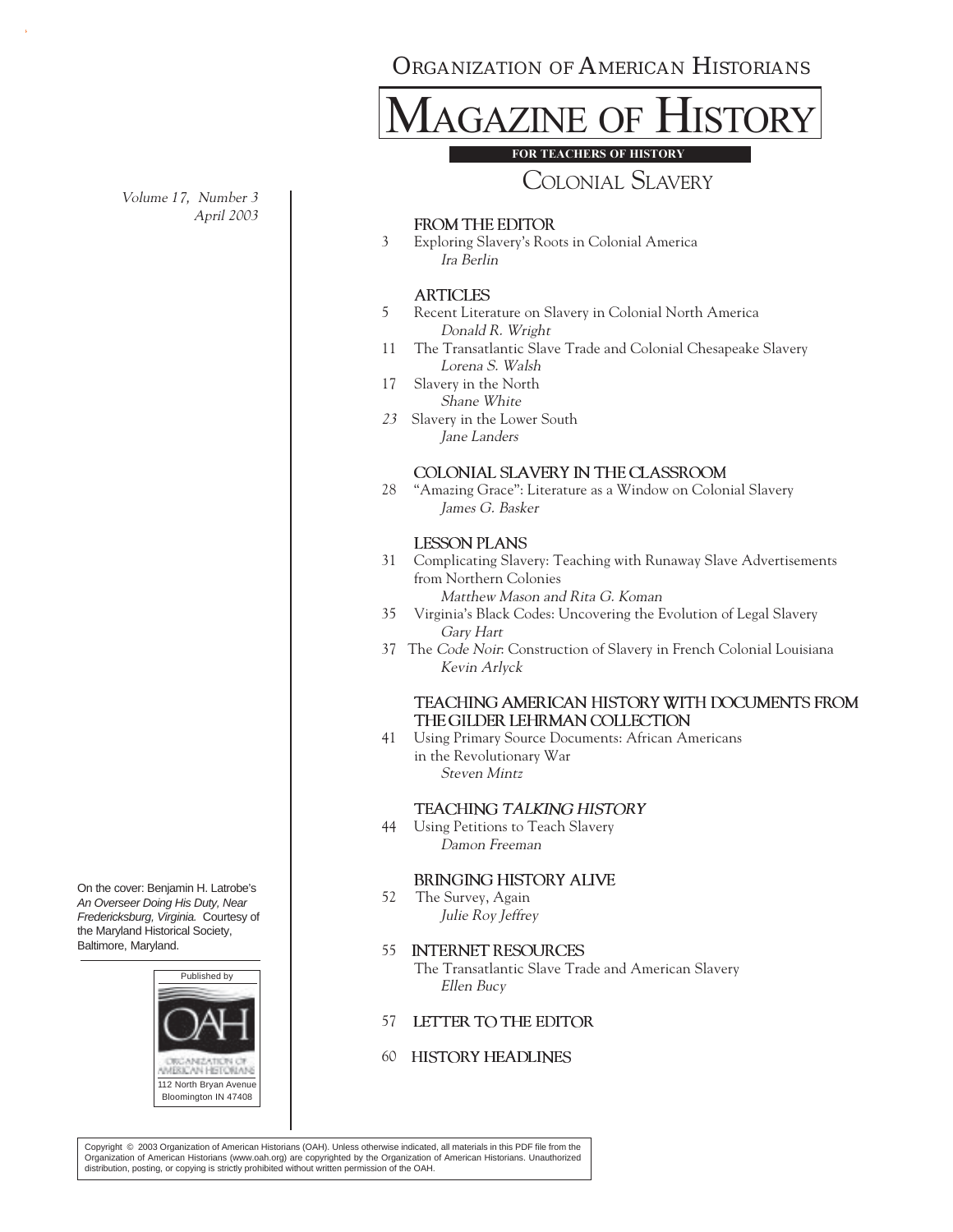# Using Petitions to Teach Slavery

# Damon Freeman

For many years, the historical experience of slavery has<br>cocupied a unique niche in the minds of Americans. For<br>some, the presence of enslaved Africans, while unfortunate,<br>did not necessarily mean that American democracy w or many years, the historical experience of slavery has occupied a unique niche in the minds of Americans. For some, the presence of enslaved Africans, while unfortunate, (after all, they argued, American slavery was not all that bad). Others were repulsed by the institution and labeled the United States Constitution an immoral document for protecting the horrors of slavery. Regardless of their view, many Americans turned to the words and experiences of slaves themselves to support their arguments.

This article looks at slavery petitions as one source for uncovering the experiences of enslaved African Americans and the general history of American slavery. From the 1770s to the 1860s, thousands of southerners petitioned their state legislatures asking for new laws to govern slave behavior, regulate interracial relations, and restrict the movement of free persons of color. Approximately three thousand of these petitions have survived over the years and have been collected by the Race and Slavery Petitions Project at the University of North Carolina at Greensboro <http:/ /history.uncg.edu/slaverypetitions/intro.html>. The project's director, Professor Loren Schweninger, was interviewed by the OAH's Talking History radio program on 15 October 2001.

In his interview, Schweninger described the unique quality of these sources for understanding the history of slavery. Unlike the celebrated narratives of former slaves such as Frederick Douglass, Harriet Jacobs, and others, slavery petitions represented the immediate testimony of persons at the time. They are also verifiable sources of information since most petitions had cosigners who would attest to the validity of the petitions' claims. Schweninger also emphasized that petitions have an edge over the famous Federal Writers Project interviews with former slaves during the 1930s. Due to the natural loss of memory over time, many interviewees would have forgotten important details by the time they were in their eighties and nineties. In addition, many of them were children at the time of the Civil War. Their youthful age might have softened the impact that slavery had on them compared to adults. Petitions are therefore invaluable sources for studying slavery.

Analyzing the many petitions proposing changes in existing laws or a new law brings out a wealth of information. Petitioners frequently alluded to laws that did not work in regulating slave behavior and underscored the importance of the institution as a form of property. For instance, a South Carolina magistrate petitioned the state legislature asking for ten pounds reimbursement. He had guarded a slave who was to be burnt at the stake for murder. To prepare for the execution, he purchased tar, kindling, a large pole, and chains. Expecting to be compensated for the materials since he had taken "care" of the condemned slave, the petitioner emphasized the centrality of the idea of slaves as property. Other petitions requested manumission, free blacks often filing petitions on behalf of other slaves. Free blacks also petitioned to protest laws circumscribing their activities.

Schweninger stressed that further research was necessary to determine under what conditions would legislatures grant freedom, how they handled petitions, and for what reasons would they refuse to grant such petitions. The unfinished second phase of the study, analyzing and cataloguing fifteen thousand county court petitions from across the South, might shed light on the subject.

#### **Classroom Exercise**

There are multiple ways in which petitions can be used in the classroom. Whether in United States history survey courses or more specialized courses on the history of slavery, it might be fruitful to use them at different points during the semester or quarter rather than devoting one class to the subject of petitions. Slavery petitions covered every conceivable topic from the American Revolution to the Civil War, including free blacks, compensation, children, education, slave resistance, women's property rights, religion, colonization in Africa, the War of 1812, and even international affairs. Although most petitions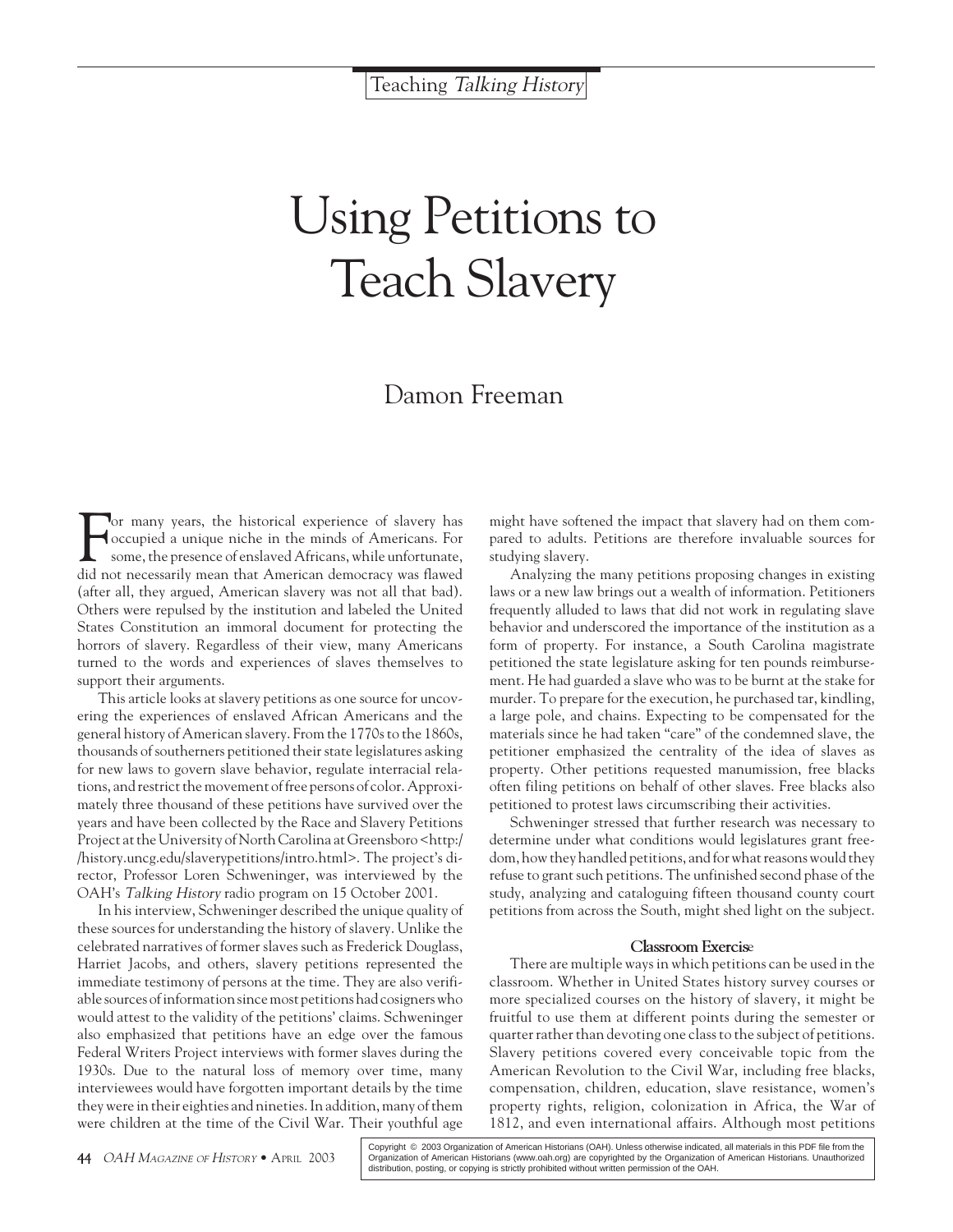that survived are from the Upper South, a significant portion from South Carolina, Mississippi, and Texas ensure geographic breadth. This exercise should take two class periods of fifty minutes each with a homework assignment and, due to the difficult language used in the petitions, is recommended for high school and college level classes only.

#### Day One

Teachers should start by giving a brief lecture on the growth of slavery during the 1820s to provide historical context. In particular, they should focus on the aborted 1822 slave conspiracy in South Carolina led by Denmark Vesey. Facts addressed in the lecture should include the size and scope of slavery in South Carolina and the nation, the demographic composition of the conspirators, and the response by state governments across the South to the conspiracy (1). The states of Delaware and Mississippi should also be covered. In focusing on Delaware, Mississippi, and South Carolina, it is important that students understand the regional differences in slavery and what slaves would have experienced themselves. At the same time, they should know the national and global factors that led to slavery's expansion into southwestern areas. Students must take careful notes for the homework assignment. The lecture should last no more than twenty minutes.

Following the introductory lecture, the class should listen to Schweninger's interview. Lasting about twenty minutes, students at the end should be able to: 1) articulate what slavery petitions were; 2) why they were sent; 3) who sent them; and 4) provide one or two examples from the recording. This can be done through class discussion or perhaps in the form of a short quiz, but teachers should leave ample time to distribute and explain the homework assignment.

#### Homework

Divide the class into three groups. All students should get copies of each petition. Petition One describes an 1823 proposal by the South Carolina Association to prevent the entry of all free blacks into the state. Petition Two features an 1824 request from Andrew Burland, described as a free mulatto, to the Mississippi state legislature asking for the same citizenship rights as any white man. Petition Three, from the Wilmington Union Colonization Society, calls for the removal of all free blacks in the state to west Africa in 1827.

Following the distribution of the petitions, the class will receive one question to ponder as they do their reading: Should slaves and free blacks have national restrictions imposed on their activities? Students in Group One will answer in the affirmative, while Group Two students will answer no. As they read the three petitions, they should construct arguments that support their position. Group Three students will act as a congressional committee assigned to hear the arguments for and against restrictions. They should prepare a series of questions designed for each side based on their reading of the three petitions. In addition, all students regardless of their grouping should draw on their notes from the introductory lecture and the Talking History interview. If teachers wish, they may require a one to two page paper from students that outlines the points each would make to support their position. This may be helpful in grading those students who might be reluctant to speak in class.

#### Day Two

At the beginning of the class, teachers should allow each group to huddle together for fifteen minutes to prepare for the class discussion. Students in each group should compare and contrast the points or questions each individual compiled the previous night. Groups One and Two will select no more than three spokespersons each to make their arguments. Group Three students should select six spokespersons, three to question Group One and three to question Group Two. Group Three students should also choose at least five questions to ask each side. Teachers should circulate to answer questions and to help with the process.

After preparation for the discussion, Group One spokespersons will have seven and a half minutes to make their arguments in support of restrictions. The first Group Three spokespersons can question Group One participants, but the discussion should be moderated by teachers. At the end of Group One's time, Group Two will have the same amount of time to state their opposition to restrictions. The second Group Three spokespersons should question Group Two. At the end of the group discussions, Group Three students will meet as a whole and take a quick vote on which side won the debate.

During the last twenty minutes of class, teachers should conclude by having a general discussion about slavery and the use of slavery petitions as sources. Such questions may include: 1) What can petitions tell us about slavery? 2) Are they reliable sources of recorded events or do they reflect the biases of the petitioners? Should state legislatures have relied on them to make political decisions? 3) Most importantly, what do these petitions reveal about American democracy? How can the concept of people as property be reconciled with the national belief in "life, liberty, and the pursuit of happiness?"

As Professor Schweninger stated in the Talking History interview, the use of slavery petitions is an invaluable tool in understanding the history of American slavery. Moreover, understanding slavery is essential towards developing multi-cultural awareness in today's student population. With the help of enthusiastic and passionate instructors, students will begin to appreciate and comprehend slavery's legacy in modern America. ❑

#### Endnote

(1) For further information about Vesey's life and influence, readers should consult Douglas R. Egerton, He Shall Go Out Free, The Lives of Denmark Vesey (Madison, Wisconsin: Madison House, 1999) and David Robertson, Denmark Vesey, A Buried History (New York: Alfred A. Knopf, 1999).

Damon Freeman is a Ph.D candidate in history at Indiana University. He has taught courses in American and African American history at the high school and college level. His research focuses on the Civil Rights Movement, social policy, and African American intellectuals.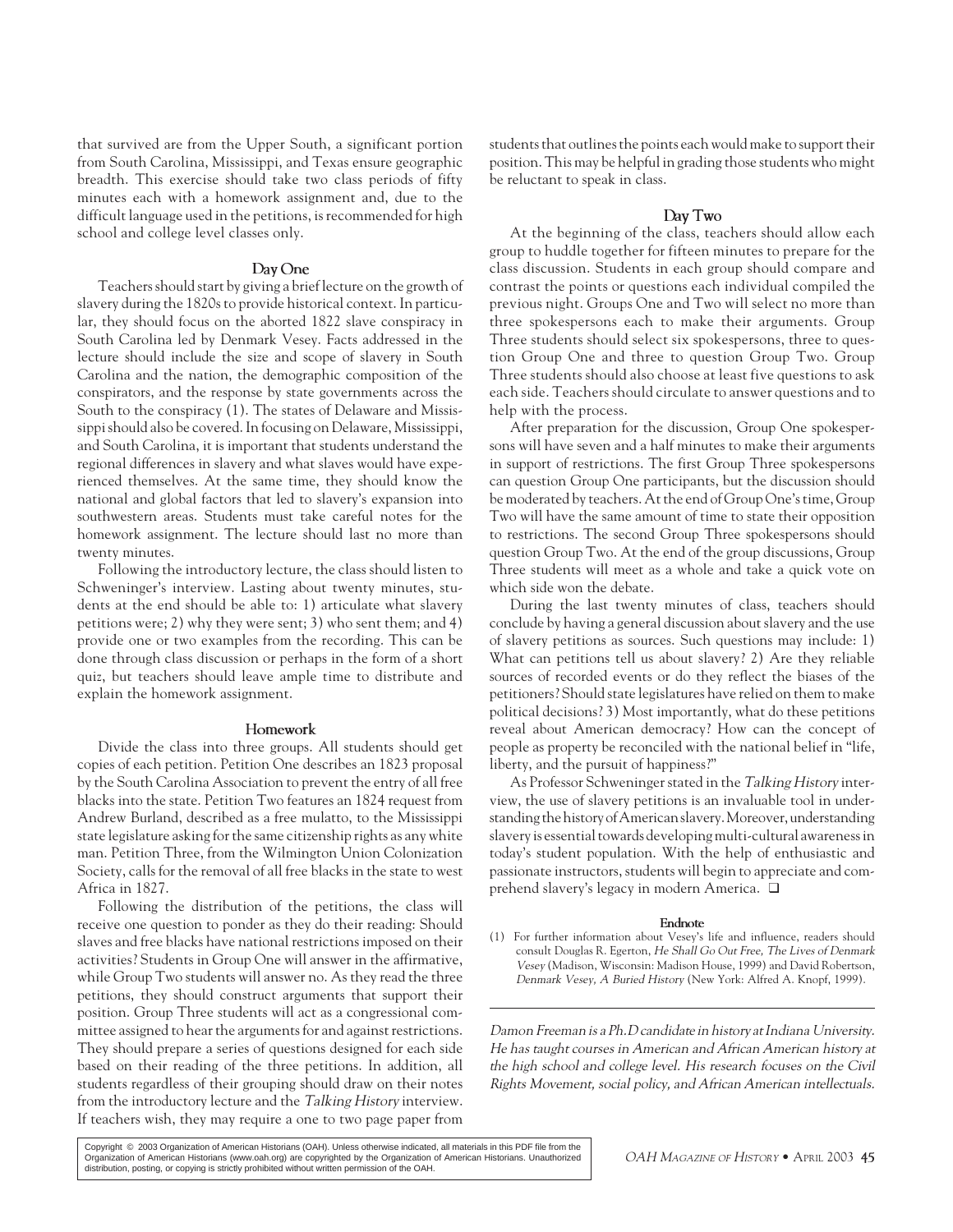#### Petition 1

South Carolina, ca. December 1823

To the HONOURABLE the Members of the SENATE of the State of SOUTH-CAROLINA; THE MEMORIAL Of the Officers and Members of the South-Carolina Association;

**SHEWETH** 

That a complaint amongst our citizens, being of late years very prevalent, that the laws enacted against free persons of colour, were not executed; your Memorialists have recently formed themselves into an Association, for the purpose of aiding in their enforcement, by giving to the constituted authorities, the earliest information of their infraction. The fundamental principle of their Society, being, OBEDIENCE TO THE LAWS, and reverence for the civil magistrate, and their labours being felt, to be evidently beneficial to the State at large, they have had the good wishes of their fellow-citizens generally, and their Association has increased, in numbers and respectability, beyond their most sanguine expectations.

In the prosecution of their object, your Memorialists have had ample opportunities, from the personal experience of their Standing Committee, of perceiving the defects in some of the these laws: and they have thought it their duty, with the utmost deference to the Legislature, to notice a few of the most prominent, and to petition for redress.

 In the first place, there can scarcely exist in our southern community, an evil of greater magnitude, to the country at large, than the constant intercourse, which is maintained between the blacks of the North and the South. The means of communications has been confined, principally to the City of Charleston: and hence it is, that in the interior, there is not the same knowledge of the danger to the State at large, from this intercourse. Not only are the greatest facilities afforded, to such as would inveigle away our slaves, by the employment of blacks on board of the passage vessels and packets, whereby this evil has increased of late to an alarming degree; but abundant opportunities are offered these people, for introducing among our slaves, the moral contagion of their pernicious principles and opinions. These evils are the more to be dreaded, because, there appears every prospect of this intercourse increasing. The difficulty on the part of the free negroes at the North, in procuring employments suited to their habits and inclinations, and the consequent low wages at which they may be procured, has induced many ship owners there, to employ them, in preference to whites. In one instance the Liverpool

| To the BERDEDAMA the Student of the BENATE of the Birn of SOUTH CARDENAL<br>MEMORIAL<br>Of the Oksen and Mondern of the Month-Carolina Manorietium;<br><b>SHEWEYE</b><br>West And<br>due old is pointed by retired.<br>Antick,<br>$\blacksquare$<br><b>Second Ave</b><br>istania<br>Istoria<br>$\mathcal{W}(\mathbb{R}^n)$<br>Norsk N<br>肟<br>ay ya san<br>Manazarta<br>in ggate<br>Ħ<br>m<br><u>Ran nggora</u> ng<br>induce Monotella, at is don local, will see<br>¥6<br>anno a thatplace of mining. |  |  |
|--------------------------------------------------------------------------------------------------------------------------------------------------------------------------------------------------------------------------------------------------------------------------------------------------------------------------------------------------------------------------------------------------------------------------------------------------------------------------------------------------------|--|--|
|                                                                                                                                                                                                                                                                                                                                                                                                                                                                                                        |  |  |
|                                                                                                                                                                                                                                                                                                                                                                                                                                                                                                        |  |  |
|                                                                                                                                                                                                                                                                                                                                                                                                                                                                                                        |  |  |
|                                                                                                                                                                                                                                                                                                                                                                                                                                                                                                        |  |  |

This is the original petition sent to the South Carolina senate. (Image courtesy of the Department of History, University of North Carolina, Greensboro.)

Line Ship Canada arrived here from New-York (in June last) with her whole crew, fifteen in number, all black, and the Brig Maine from Boston, has also since come into this port, with her crew also black. There is scarcely a vessel which arrives in our port from the North, which has not two or three, or more black persons employed, as stewards, cooks, or mariners; and the belief is general, that were it not for the obstacles, offered by the informations and prosecutions of your Memorialists, most of the vessels coastwise, would, in a few years, be manned principally by free negroes and persons of colour from the Northern and Eastern States. The consequence of this, to our slave property, and to the peace and quiet of the State, must be obvious to all. Now too, that so many different lines of packets are established, between this port and New-York, and the opportunities for embarking are occurring almost every day in the year, there can be no security, that our slaves, will not be seduced from the service of their masters, in greater numbers than heretofore, and that the Abolition Societies of the North, will not be encouraged to persevere in their designs, to intrigue, through this class of persons, with our slave population. Heretofore the societies there, have confined their views, to the abolition of slavery in the particular State, or section of the Union, in which they originated. But of late, their views have been greatly extended, To permit a free intercourse to exist, under such circumstances, between our slaves and their free persons of colour, would be, to invite new attempts at insurrection. To your Memorialists, who, from the agents which they employ, have the best knowledge of the proceedings of the blacks at the North, and of the projects of their adherents and friends there, the evil presents itself, in a form truly appalling, to every owner of lands and negroes.

 But it is not from North alone, that we are threatened with doctrines subversive of our peace. In all the British West-India Islands, with scarcely an exception, there is, at this moment, considerable inquietude, in consequence of the desire of a strong party in the British Parliament, to interfere with the regulations of their slaves. In the Island of Grenada, a memorial was presented by the free persons of colour, setting forth, "that as loyal and dutiful subjects, they ought to be admitted into a participation, in the rights and privileges to which every Englishman is entitled, under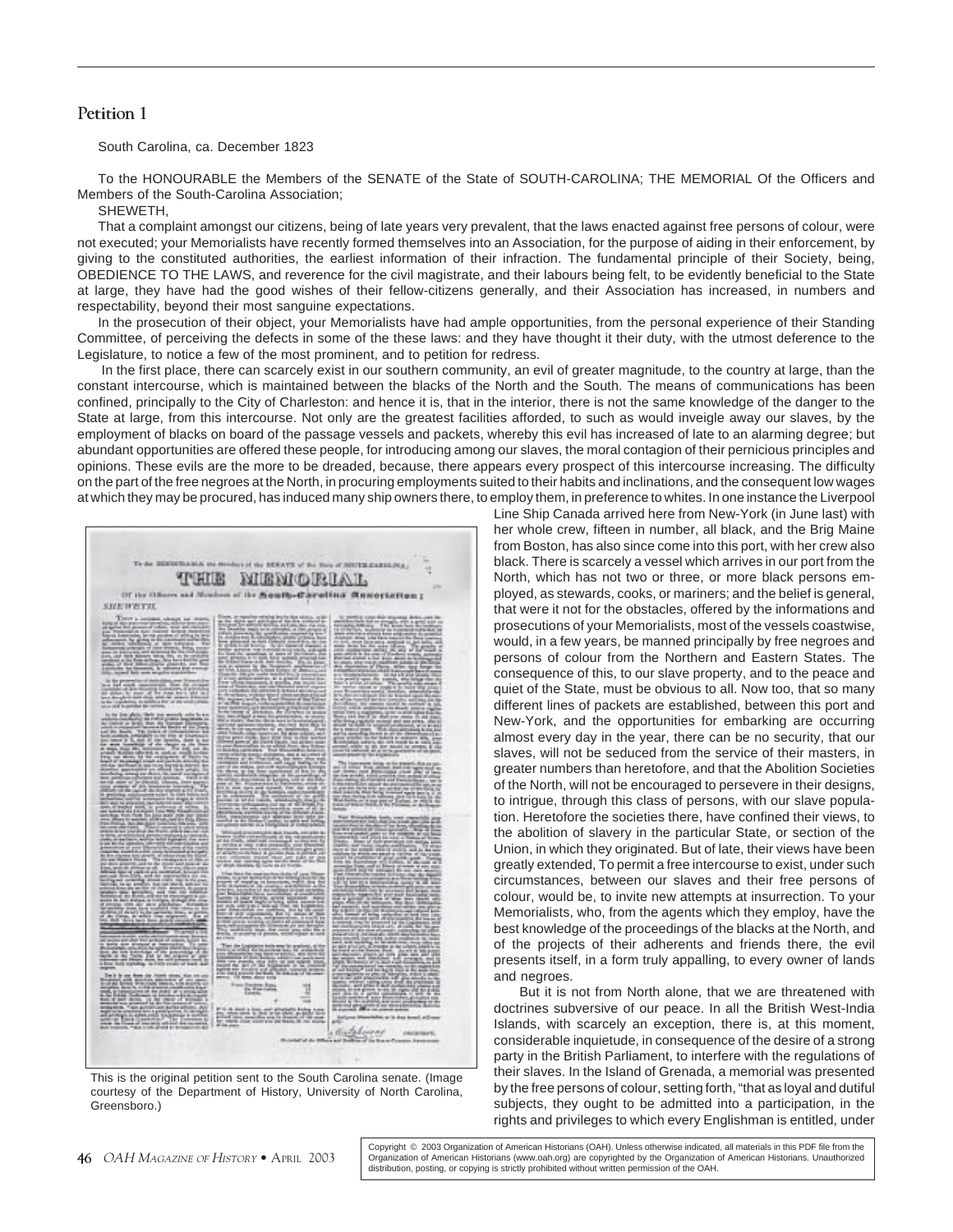the British Constitution." The Committee to whom the House of Assembly referred this memorial, have reported, "that a bill should be brought into the House, to repeal an existing law in that colony, so far as the rights and privileges of the free coloured inhabitants are affected thereby, and also that the elective franchise ought to be extended, to free persons of colour, possessing the qualification required by law." In Antigua and St. Christophers, similar petitions have been presented to their Colonial Assemblies, the fate of which is not known. In the Island of Jamaica, a similar question was intended to be made, and such has been the uneasiness in some of the Islands, that some persons, it is said, have actually removed into the United States with their families. But, in Demerary, as appears by the Governor's proclamation of the 19th August, the United Colony of Demerary and Essquebo, was put under martial law, in consequence of a very serious attempt, at a general insurrection. From official documents, it appears, that on the East coast of Demerary, near one thousand armed negroes were embodied, but afterwards defeated and dispersed by the military, with the loss of about one hundred and fifty negroes; and by the Royal Gazette of that Colony of the 28th August, it also appears that the convictions were numerous, and the examples prompt and terrible. In the Island of Barbadoes, the Governor in August last, was obliged to issue his proclamation, to contradict a report, that the slaves were to be emancipated; and later accounts represent, that they were then in alarm, in the expectation of an insurrection. From other Islands, other reports on the same subject, entitled to great credit, have from time to time reached different parts of the United States; but, as they come to your Memorialists in no official form, they forbear to mention particulars. Your Memorialists, however, repeat with the utmost confidence, that at no period of the history of the West-Indies, has there been such uneasiness and excitement, and angry feeling on the part of the whites, and such insubordination amongst the slaves, as has been experienced of late in that quarter, attributable altogether to the proceedings of the African Associations in London, and to the influence of Mr. WILBERFORCE in Parliament, whose object is now open and avowed, that the work of abolishing slavery in the Colonies, ought immediately to be commenced. The conductors of the public journals in all the Islands, unhesitatingly charge the intemperate enthusiasts in and out of the British Parliament, as the sole, and immediate cause of all the disturbances, and from several of the Colonial Assemblies, remonstrances and addresses have been forwarded to the Mother Country, in spirit and feeling, not greatly inferior to a Declaration of Independence.

With such proceedings in these Islands, and with the known habits and sentiments, of the coloured people of the North, aided and encouraged as they are, by a portion of their white population, your Memorialists cannot conceive a measure, which can give greater security to the State in general, than to prevent ANY FREE COLOURED PERSON FROM ANY PART OF THE WORLD ever entering again into the limits of the State of South-Carolina, by LAND OR BY WATER. It has been the most anxious desire of your Memorialists, to avail themselves of the existing laws for the purpose of stopping an intercourse, which they feel to be so ruinous to the country; and defective as the laws are, by reason of the mildness of their penalties, your Memorialists have, nevertheless, at considerable expense to their Society, greatly succeeded. Many masters of vessels begin to bring white seamen into our port, and with a little aid from the Legislature, your Memorialists are confident, that by the excellence of their organization, and by means of their incessant informations, and prosecutions, it would be in their power, to bring to justice all violators of these laws, and to suppress the intercourse for ever hereafter. They confidently hope, that every man who has a family, or property to protect, would rejoice at such an event. That the Legislative body may be apprized, of the extent, to which this intercourse may be maintained, your Memorialists beg leave to submit, that since the organization of their Society, which is not much more than two months, they have on one subject alone, caused the Act of the Legislature to be executed against one hundred and fifty-four coloured persons, who have entered the State, in defiance of its enactments. Of these, there were

| From Northern Ports, | 118 |
|----------------------|-----|
| the West-Indies.     | 15  |
| Europe,              | 21  |
|                      | 154 |

If in so short a time, and principally during a season, when there is little or no trade, so many have arrived here, some idea may be formed, of the number which must enter into our limits, in the course of the year.

In entering upon their important duties, your Memorialists have had to struggle, with a great and an increasing difficulty. This arises from the inadequacy of the law, to prevent its re-iterated infraction, by some who have already been subjected to its penalties. Amongst those who have entered the State contrary to law, some have been confined in jail twice, and some thrice for the same offence. The penalty of mere confinement during the stay of the vessel in port, which in the case of Northern vessels, generally does not exceed a few days, seems to be disregarded by many, who would cheerfully submit to this temporary deprivation of liberty, rather than forego the irresistible temptation which these people have to come to a Southern country. As the act now stands, there is no penalty upon the captain, who brings into the State a person of colour. The penalty only occurs if the master refuses or neglects to carry him away; your Memorialists would, therefore, respectfully suggest, that an adequate fine be imposed upon the master of the vessel in the first instance; and that, for the first offence, the seaman should be confined in jail, during which confinement he should receive regular notice from a magistrate, never to enter again into the State; and that if he shall ever return to the State, after being regularly warned and sent away, that he should be liable to corporal punishment, or to be sold for a term of years. With these alterations in the law and by extending the act to all the descendants of negroes, whether on the father's or mother's side, your Memorialists believe, the evil would be at once suppressed, whilst as the law stands at present, it can never be enforced, so as to be productive of the good, contemplated by the Legislature.

The intercourse being so far stopped, that no person of colour from abroad shall ever again land on our shores; your Memorialists would pray to have the law revised, which prohibits free persons of colour from visiting the Northern and Eastern States; nor is it less essential to extend the provisions of the act, so as to prevent slaves who are carried out of the State by their masters, from being returned again into it, if at any time during their absence, they have been in the West-Indies, or in any part of Europe, or within the limits of States North, of the Potomac, or the Susquehanah. Your Memorialists lastly, most respectfully pray your honourable body, that you would give your earliest attention, to the state of our laws, respecting slaves and free persons of colour generally. Most of these laws were passed, prior to the adoption of our State Constitution, and when we were a Colony of Great Britain. Some of their provisions are useless, some obsolete, and many require modification. To adapt them to the present state of society, and to the new relations in which we stand to the rest of the world, would be productive of great public good. Passing from the dependency of a Colony, to the rank of a sovereign State, and at liberty to resort to any measures which may be necessary for our own security, Your Memorialists cannot but hope, that the dangers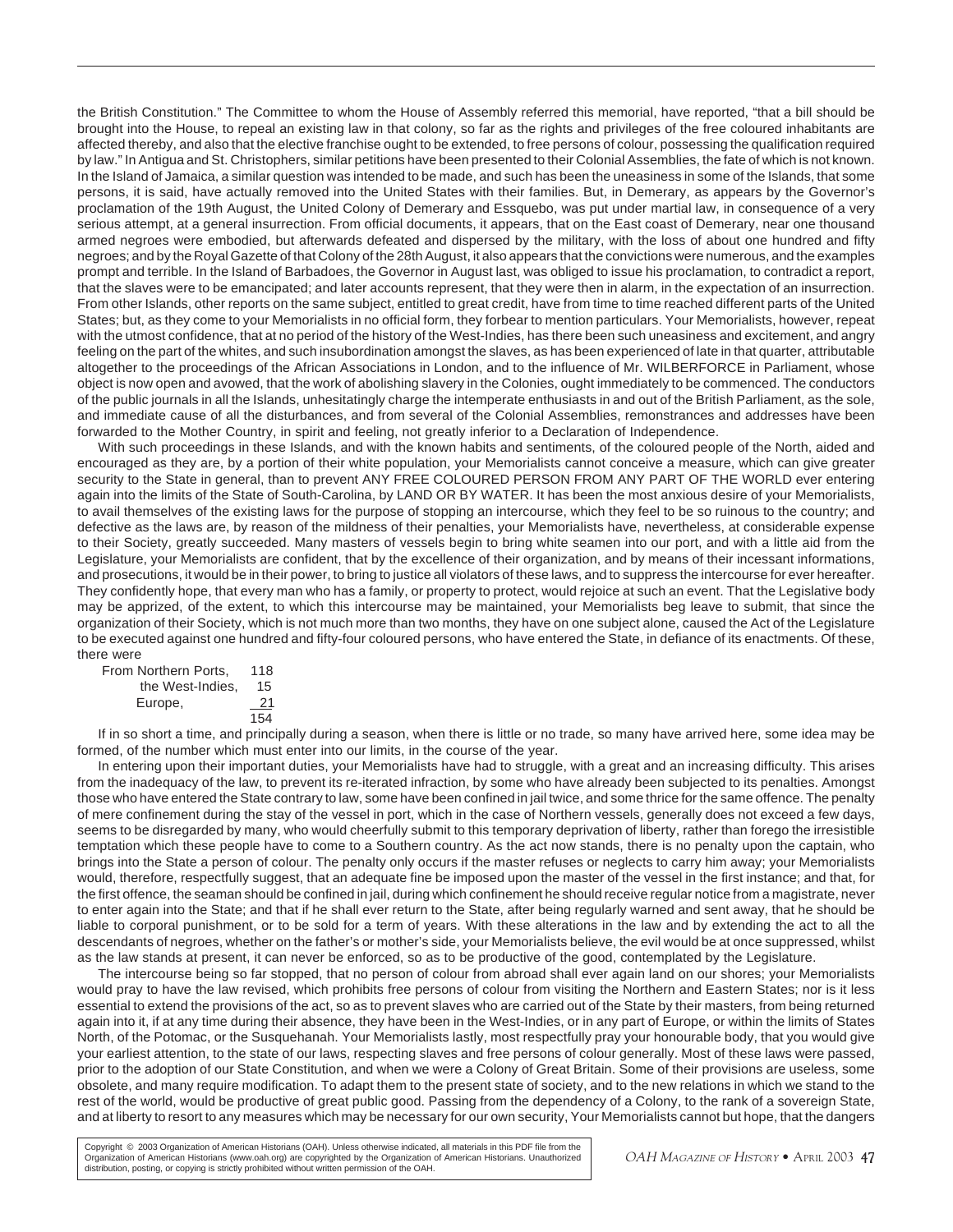which menace our prosperity as a Slave-holding-State, will be met by a corresponding energy in the laws. Your Memorialists, without presuming to point out the alterations which may be necessary and proper, most respectfully suggest and pray your honourable body, that a general revision of these laws should take place, with all the assistance, that time, deliberation and research, and experience and talents can give to the subject; so that our magistrates and citizens hereafter, instead of being compelled to look into hundreds of acts and parts of acts passed in the course of a century, may be presented by the Legislature, with one CONSOLIDATED NEGRO ACT, or code, for the government of this class of people; embracing the provisions of every previous act, which may heretofore have been enacted, and which policy requires to be continued, and repealing, at the same time, every other act or part of an act, in relation to the subject which is to be found on the Statute Book. An act of this nature and character, drawn up with great care and with the subject well distributed and arranged, and in which the framers of it, shall avail themselves, as well "of the reproaches of our enemies, as the suggestions of our friends," and having in view at the same time, every regulation or plan of discipline, which is essential to our own preservation, will give security to the master, without taking away from the protection of the slave; and whilst it shall enable every planter and citizen, at one glance to see his rights and his duties, and thus be a public convenience, it will, in the humble opinion of your Memorialists, give more confidence to the capitalist, and more permanency to the quiet and good order of our slave population, than can be expected, under our present system.

 And your Memorialists, as in duty bound, will ever pray. [signed] Keat Simons, President On behalf of the Officers and Members of the South-Carolina Association.

[A total of 334 names was printed on the next page of this typeset petition.]

Source: Records of the General Assembly, Petition of the South Carolina Association to the Senate, ca. December 1823,ND #1415, SCDAH. Granted. PAR #11382224.

#### Petition 2

Jefferson County, Mississippi, ca. 1824

The petition of Andrew Barland of Jefferson County To the Honble the Senate and House of Representatives of the State of Mississippi; Your petitioner Humbly Sheweth That he is the offspring of a white man by a mulatto woman- That he was born in Adams County and is now about thirty nine years of age, that his father gave him a decent education and property enough to be independant, that he intermarried with a respectable white family, by which said wife he has two children, that he has resided about sixteen years in the County of Jefferson and is well known to the most respectable Citizens of said County, that he has almost in every case & by every means, been treated and received as well as tho he had been a white ?man and of fair character; that he has been summoned as a juror very often and served as Grand & Petit Juror and often given testimony in open court as a Legal witness- that his vote at elections has often been taken & for many years your petitioner has enjoyed all the priviledges of a free white Citizen, but a controversy with a bad man of the name of Joseph Hawk caused an exception to be taken to your petitioners testimony on account of his blood, but with pride your petitioner can state, that altho his oath was refused the jury who tried the cause gave a verdict in favor of the word of your petitioner altho opposed by the oath of his adversary, a white man- Your petitioner further sheweth to your Honble bodies that his education, his habits, his principles and his society are all identified with your views, that he holds slaves and can Know no other interest than that which is common to the white population, that his sisters have all married white men of fair and respectable standing and have always recd. the same respect shewn to white women of the same station in society- Your petitioner prays your Honble. bodies, to extend to your petitioner such priviledgs as his Count[r]y men may think him worthy to possess, and them and ?to their recommendation your petitioner most confidently refers your Hon. bodies & your petitioner will ever pray. [signed] Andrew Barland We whose names are hereto subscribed have know[n] Andrew Barland for many years, some have known him from his childhood others as long as they have lived in the County, and view him as a most excellant man honest, moral, industrious and worthy the granting of priviledges of a free man, and recommend him for that purpose, but should the

[signed] P. B. Harrison R. Dunbar Jun. Tho. Hinds Philip Dixon B. M. Bullen K.H. Holmes Jas. G. Wood Wm M. Green James Dunbar Jacob Stampley-Se[n]ior Filmer W. Green Abner Pipes Wm Harper

Source: Legislative Petitions, Petition of Andrew Barland of Jefferson County to the Mississippi General Assembly, ca. 1824, RG 47, boxes 16-7, MDAH; Certificate, P.B. Harrison, et al., ca 1824. No act was passed. PAR #11082401.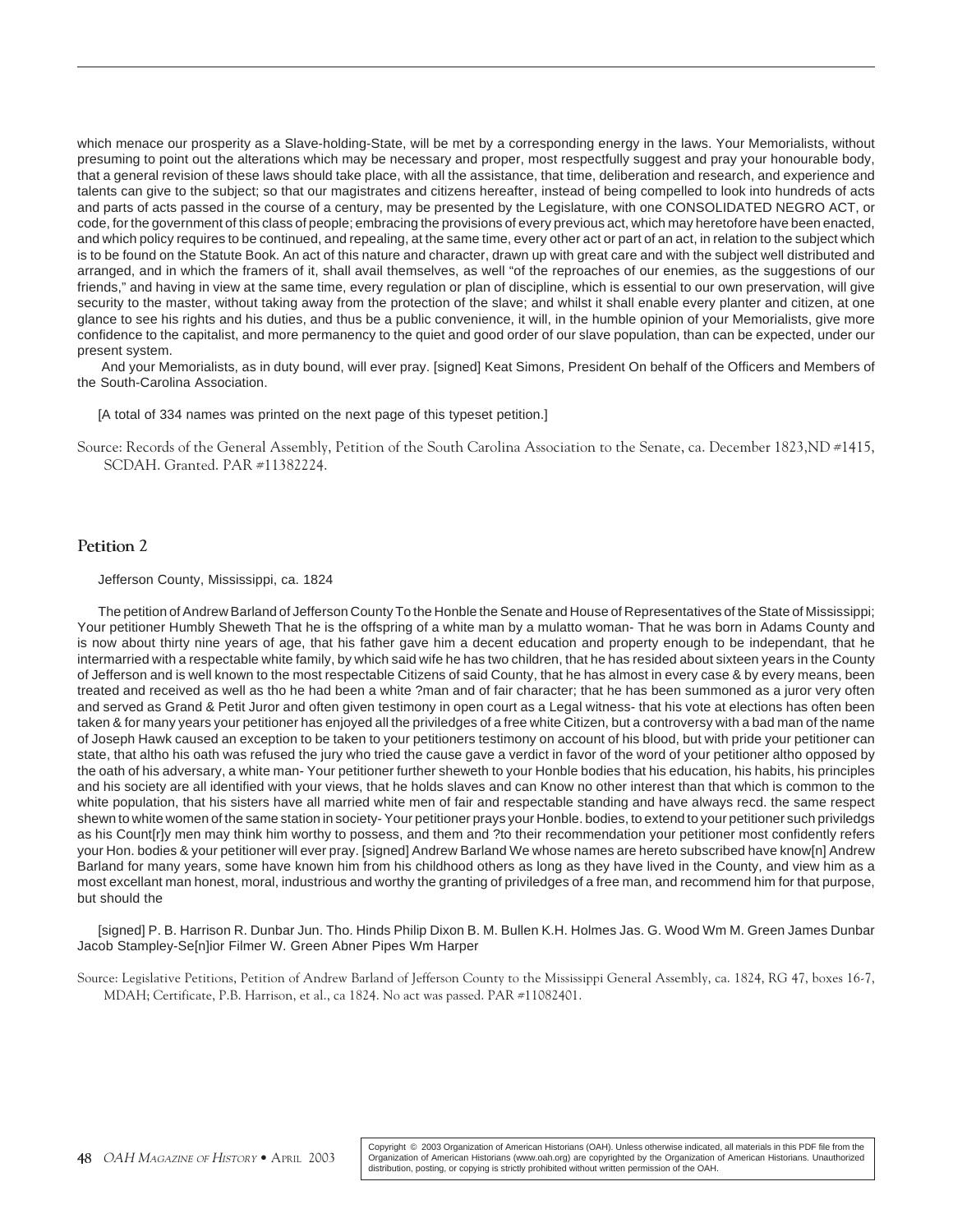#### Petition 3

Wilmington, Delaware, ca. 1827

To the honourable the Senate and House of Representatives of the State of Delaware.

The Memorial of the Wilmington Union Colonization Society respectfully solicits your attention to the condition of the free negroes and free mulattoes in this country. Your memorialists are greatly mistaken, if this condition does not present to our Statesmen a subject deserving their most anxious care and requiring all their wisdom.

 The free people of colour now constitute a considerable part of our population; and they are fast increasing. Their natural increase is as rapid, as that of white persons; and every year, many are added to their number by the enfranchisement of slaves.

 These people are in one of the most important, if not the most important, classes of our population — the labouring class; and it is not necessary to remark, that they do in various ways affect this class. The effect produced by the diminu-



The American Colonization Society sent African Americans to Liberia, an American colony along the coast of western Africa. The colonists and their supporters tried to recreate their American experiences, as we see in this lithograph of President Roberts's House in Monrovia. ("President Roberts's House, Monrovia", Philadelphia: Wagner & McGuigan's, ca. 1850. Library of Congress Lithograph Prints and Photographs Division [12].)

tion of respectability, not to say degradation, of the labouring class, by which many, who would be the most useful members of the community, are driven from their proper sphere, to oppress society with their burden instead of profiting it by their labour, has consequences not easily calculated.

 There is a more important view of this subject. We have liberated the free people of colour from physical restraint. So far as conduct is concerned,—the right to pursue the dictates of their own judgements or inclinations,—they have all the freedom secured by our constitution and laws. But we do not allow to them the means of moral restraint, without which freedom will not be discreetly used. Our laws do not and cannot permit them to enjoy the most important civil priveleges. They cannot elect nor be elected to any office; they cannot serve on a jury, so that trial by jury, a most important feature of which is trial by one's peers, is not allowed to them; they can not be heard as witnesses in a court of justice in opposition to the interest or in contradiction of the testimony of a white person. Our manners are and must be as unfavorable to them as our laws. We will not permit them to associate with us. We will not tolerate any notion of equality with them. We will not act in reference to them nor will we suffer them to act in relation to us, except upon up the unquestioned principle, that they are in a state of degration degradation, to which we will not descend, and from which they must not expect to rise. The consequence is, that those powerful motives, which form the palladium of morals and the safe-guard even of laws, and which enable men to be free without abusing freedom, the love of reputation, the desire of respectability, the dread of reproach, the value of character, are either unknown to them or have little influence.

In these observations your Memorialists intend no accusation against our laws or our manners. Our separation from these people is the effect of moral causes, the foundation of which we could not safely remove; amalgamation would demoralize society; the consequence of breaking up the present distinctions would be not to raise the free coloured people, but to sink all to a state of degradation yet unknown. Your Memorialists believe, that every one will assent to the correctness of their conclusion, that the increase of these people among us, as they must increase if they remain among us, is an alarming consideration If we will reflect upon the progress of this increase, we shall see, that their numbers in a few years must be troublesome, independent of the deleterious influence, which has been noticed, upon the labouring class, and independent of the danger threatened by this growing evil.

This danger is of two kinds. As to one;—will not crimes increase as rapidly, as their numbers?—As to the other,—brought up, as these people are, in the sight of our priveleges, will they consent to be excluded from them?—Numbers will give power,—and at all events, will afford facility for secret mischief, if not encouragement to open violence. Are not these people by their very condition our enemies? Do we, or can we, bind them to us or to our laws by any ties of common feeling or reciprocal obligation, by the influence of gratitude or respect? Must we they not feel themselves to be, as we treat them, aliens to our common weal? When therefore your Memorialists ask the question,—Will prudence permit such a heterogeneous population to take root in our soil and grow up into power among us?—does not the reflecting mind anticipate every argument, which they could urge for the removal of these people? We ought not to conceal this evil from ourselves.